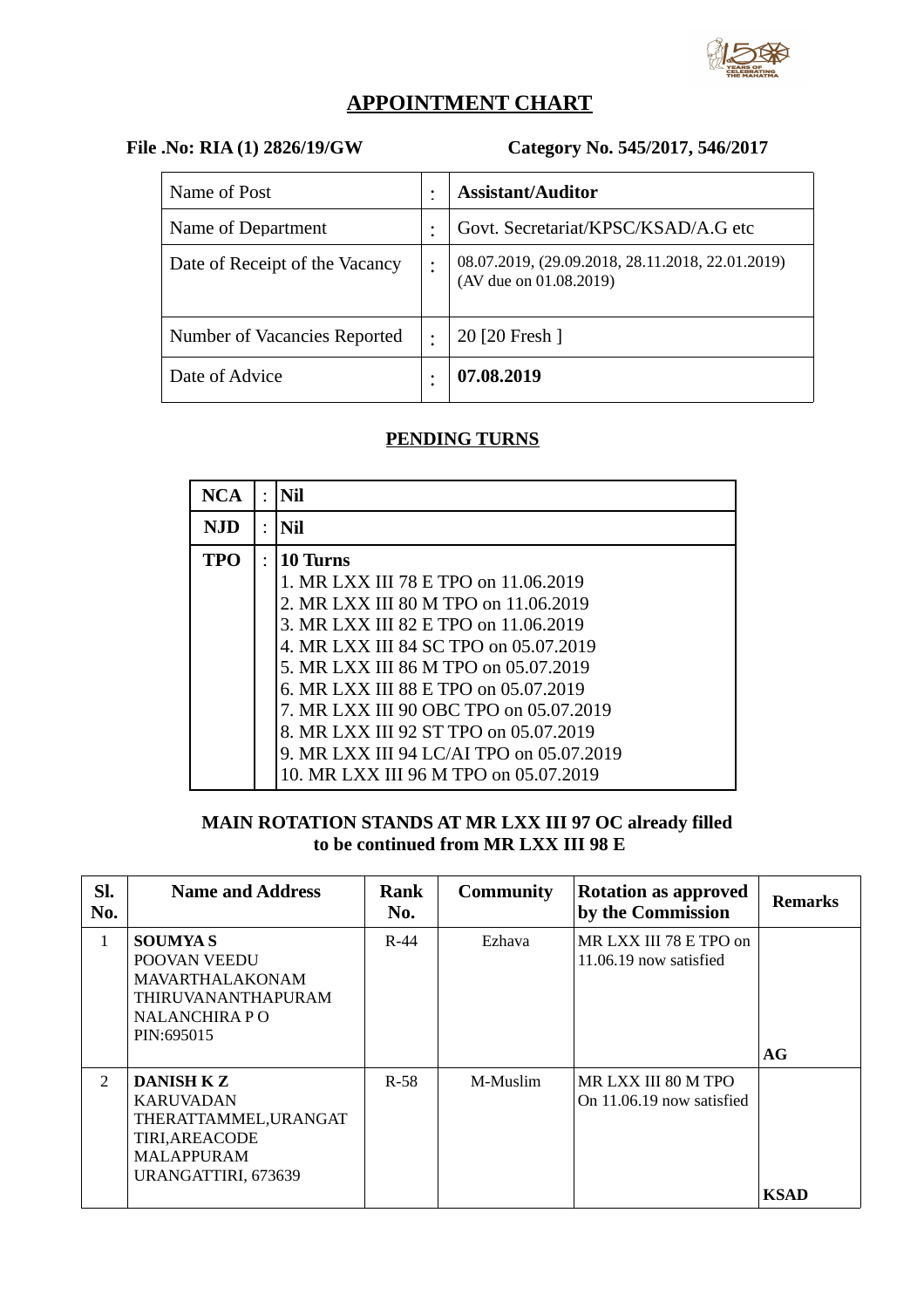| Sl.<br>No.     | <b>Name and Address</b>                                                                                          | <b>Rank</b><br>No. | <b>Community</b>                     | <b>Rotation as approved</b><br>by the Commission        | <b>Remarks</b> |  |  |  |
|----------------|------------------------------------------------------------------------------------------------------------------|--------------------|--------------------------------------|---------------------------------------------------------|----------------|--|--|--|
| 3              | <b>AAKASHI</b><br><b>THAMBURU</b><br>VALIYAKADA/<br>CHIRAYINKEEZHU<br>TRIVANDRUM 695304                          | $R-53$             | Ezhava                               | MR LXX III 82 E TPO on<br>11.06.19 now satisfied        | <b>KSAD</b>    |  |  |  |
| 4              | <b>JAYANT</b><br><b>KAPPUKADU</b><br>ROADARIKATH VEEDU<br><b>KOTTOOR</b><br>THIRUVANANTHAPURAM<br>KOTTOOR/695574 | R-484              | SC-Cheramar                          | MR LXX III 84 SC TPO<br>on 05.07.19 now satisfied       | <b>KSAD</b>    |  |  |  |
| 5              | <b>THAHZIN A H</b><br>SAJINA COTTAGE, TC<br>61/2665,<br>MANACAUD PO,<br>THIRUVANANTHAPURAM<br>695009             | $R-63$             | M-Muslim                             | MR LXX III 86 M TPO<br>on 05.07.19 now satisfied        | <b>GAD</b>     |  |  |  |
| 6              | <b>MITHUN P</b><br><b>PERIKKAT</b><br>HOUSE, SREEVALSAM<br>PANAMKAVU<br><b>KANNUR</b><br>CHIRAKKAL/670011        | $R-56$             | Thiyya                               | MR LXX III 88 E TPO<br>on 05.07.19 now satisfied        | <b>GAD</b>     |  |  |  |
| $\overline{7}$ | <b>VISHNUK C</b><br>KULAMPURATH HOUSE<br><b>ENKAKAD</b><br><b>THRISSUR</b><br>ENKAKAD PO, 680589                 | $R-59$             | OBC -<br>Ezhuthachan                 | MR LXX III 90 OBC TPO<br>on 05.07.19 now satisfied      | <b>GAD</b>     |  |  |  |
| 8              | <b>REMYACS</b><br><b>CHELLATTU HOUSE</b><br>PADINJARATHARA<br><b>WAYANAD</b><br>VARAMBETTA PO /673575            | $R-2$ (S/L-<br>ST) | ST-Kadar                             | MR LXX III 92 ST TPO<br>on 05.07.19 now satisfied       | <b>GAD</b>     |  |  |  |
| 9              | <b>ANISHAU</b><br><b>ANOOP BHAVAN</b><br>VALIYAVILAPPURAM<br>THIRUVANANTHAPURAM<br><b>OTTASEKHARAMANGALAM</b>    | R-129              | <b>LC</b>                            | MR LXX III 94 LC/AI<br>TPO on 05.07.19 now<br>satisfied | <b>GAD</b>     |  |  |  |
|                |                                                                                                                  |                    | MR LXX III 98 E TPO to Keep 50% Rule |                                                         |                |  |  |  |
| 10             | <b>MANJU JOSE</b><br>THOTTATHIL HOUSE<br><b>KELAKAM</b><br><b>KANNUR</b><br>KELAKAM PO 670674                    | $R-36$             | $(-)$                                | MR LXX III 99 OC                                        | <b>GAD</b>     |  |  |  |
| 11             | <b>KEPT IN ABEYANCE</b>                                                                                          |                    |                                      |                                                         |                |  |  |  |
|                | MR LXX III 100 V TPO to Keep 50% Rule                                                                            |                    |                                      |                                                         |                |  |  |  |

2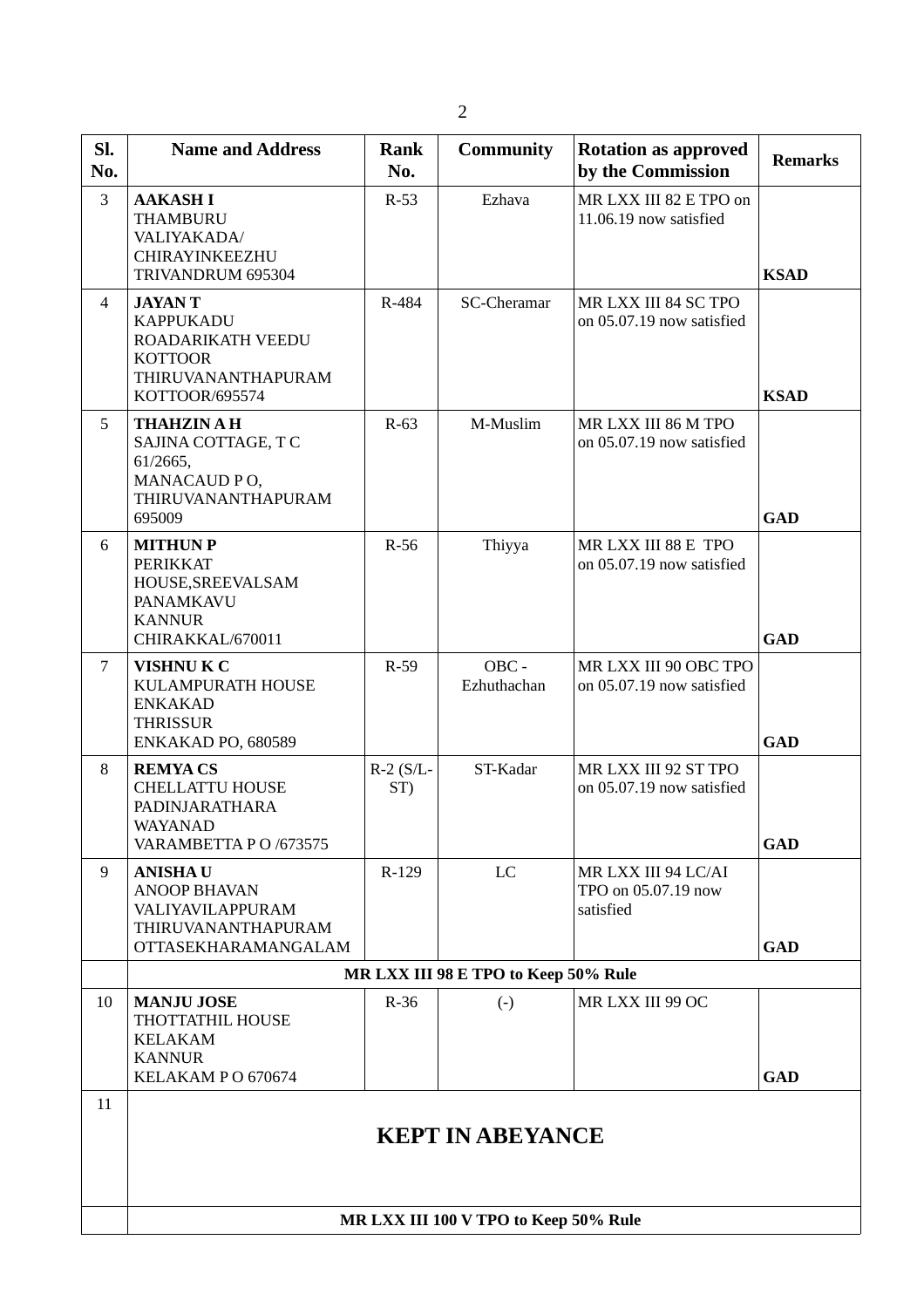| SI.<br>No. | <b>Name and Address</b>                                                                                                         | Rank<br>No.      | <b>Community</b>                     | <b>Rotation as approved</b><br>by the Commission   | <b>Remarks</b> |  |  |  |  |  |
|------------|---------------------------------------------------------------------------------------------------------------------------------|------------------|--------------------------------------|----------------------------------------------------|----------------|--|--|--|--|--|
| 12         | <b>ATHIRA VIJAYAN</b><br>MANIMANDIRAM/289<br><b>POOTHADI</b><br><b>WAYANAD</b><br>673596                                        | $R-37$           | $(-)$                                | MRLXX IV 1 OC                                      | <b>GAD</b>     |  |  |  |  |  |
|            | MR LXX IV 2E TPO to Keep 50% Rule                                                                                               |                  |                                      |                                                    |                |  |  |  |  |  |
| 13         | <b>RESHMA CHANDRAN</b><br>KUZHIVILAYIL HOUSE<br><b>KODUMON PO</b><br>PATHANAMTHITTA<br>691555                                   | R-39             | $(-)$                                | MR LXX IV 3 OC                                     | <b>GAD</b>     |  |  |  |  |  |
|            |                                                                                                                                 |                  | MR LXX IV 4 SC TPO to Keep 50% Rule  |                                                    |                |  |  |  |  |  |
| 14         | <b>SREEKUTTY V S</b><br><b>SARADA BHAVAN</b><br>VADAKKECONAM KOLLA<br>PANAVOOR PO<br><b>TRIVANDRUM</b><br>695568                | $R-40$           | $(-)$                                | MR LXX IV 5 OC                                     | <b>GAD</b>     |  |  |  |  |  |
|            |                                                                                                                                 |                  | MR LXX IV 6 M TPO to Keep 50% Rule   |                                                    |                |  |  |  |  |  |
| 15         | <b>JAISON THOMAS</b><br>KARALIL JOHNSON VILLA<br><b>PAZHAYAR</b><br><b>KOLLAM</b><br>EAST KALLADA PO                            | $R-45$           | $(-)$                                | MR LXX IV 7 OC                                     | <b>GAD</b>     |  |  |  |  |  |
|            | MR LXX IV 8 LC/AI TPO to Keep 50% Rule                                                                                          |                  |                                      |                                                    |                |  |  |  |  |  |
| 16         | <b>ADARSH M</b><br>MUDAKKAYIL HOUSE<br><b>OLAVATTUR</b><br><b>MALAPPURAM</b><br>673638                                          | $R-46$           | $(-)$                                | MRLXX IV 9 OC                                      | <b>GAD</b>     |  |  |  |  |  |
|            | MR LXX IV 10 OBC TPO to Keep 50% Rule                                                                                           |                  |                                      |                                                    |                |  |  |  |  |  |
| 17         | <b>VINEETHA V I NAIR</b><br><b>ELANKAM NIVAS</b><br><b>OORUTTAMBALAM</b><br>THIRUVANANTHAPURAM<br>695507                        | $R-48$           | $(-)$                                | MR LXX IV 11 OC                                    | <b>KPSC</b>    |  |  |  |  |  |
|            |                                                                                                                                 |                  | MR LXX IV 12 SC TPO to Keep 50% Rule |                                                    |                |  |  |  |  |  |
| 18         | <b>MADHAVIS</b><br>KOTTARATHIL<br><b>MANGARAM</b><br>PATHANAMTHITTA<br>KONNI 689691                                             | $R-51$           | $(-)$                                | MR LXX IV 13 OC                                    | <b>KPSC</b>    |  |  |  |  |  |
| 19         | <b>RESMI V R NAIR</b><br>GANGOTHRI, HOUSE NO 43<br>CRP NAGAR, PANGAPPARA<br>THIRUVANANTHAPURAM<br>PANGAPPARA PO, PIN:<br>695581 | $R-2$ (DA-<br>D) |                                      | SI.No.434 Stands for DA-<br>D (Hearing Impairment) | <b>KPSC</b>    |  |  |  |  |  |
|            |                                                                                                                                 |                  | MR LXX IV 14 E TPO to Keep 50% Rule  |                                                    |                |  |  |  |  |  |